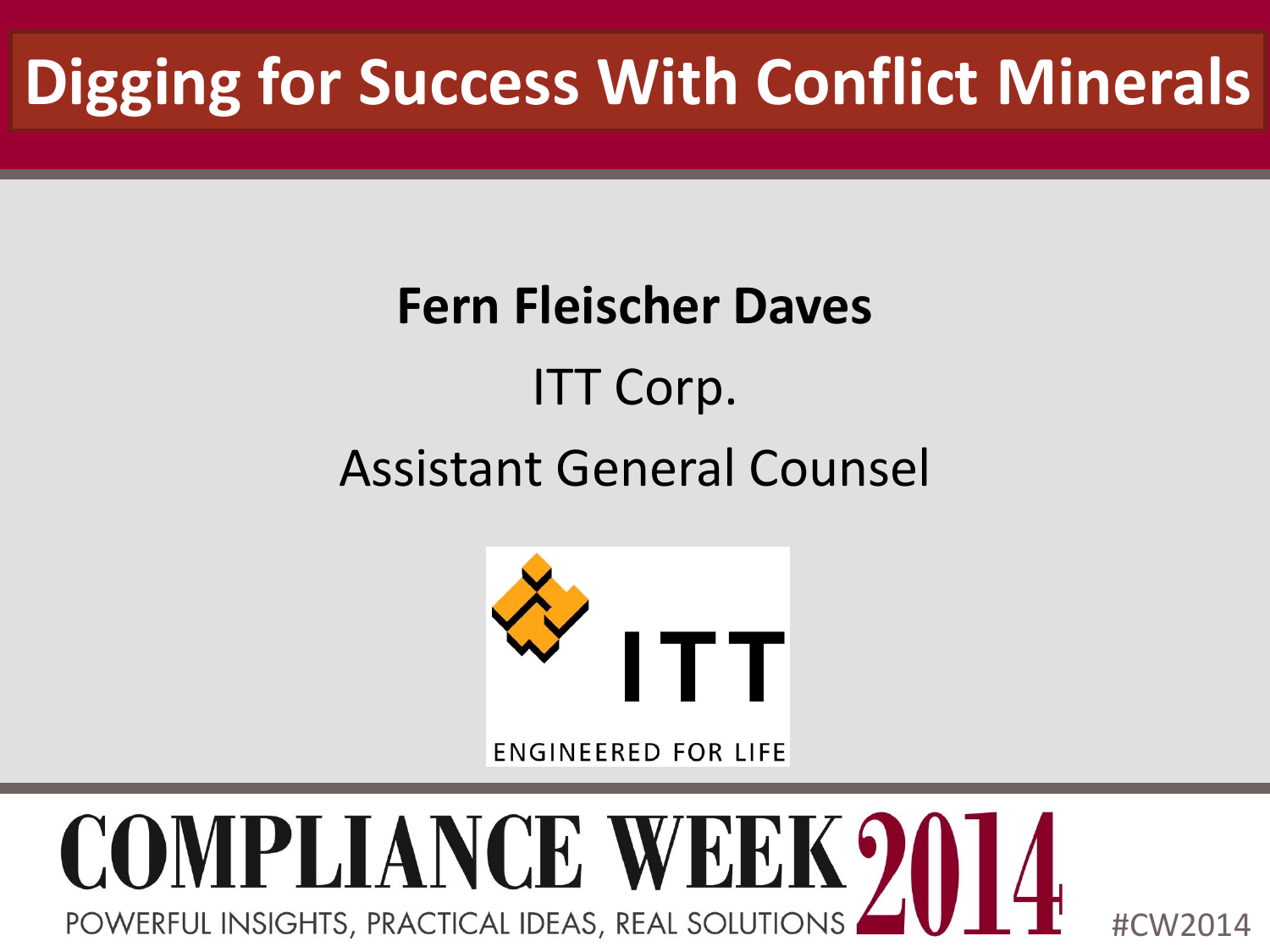### **Digging for Success with Conflict Minerals**

#### ITT Corp.

- Multi-industrial manufacturing company Highly engineered and customized solutions Energy, transportation and industrial markets
- \$2.5 billion revenues; 9,400 employees
- More than 150 locations around the globe
- Diverse supply base
- Decentralized supply chain function

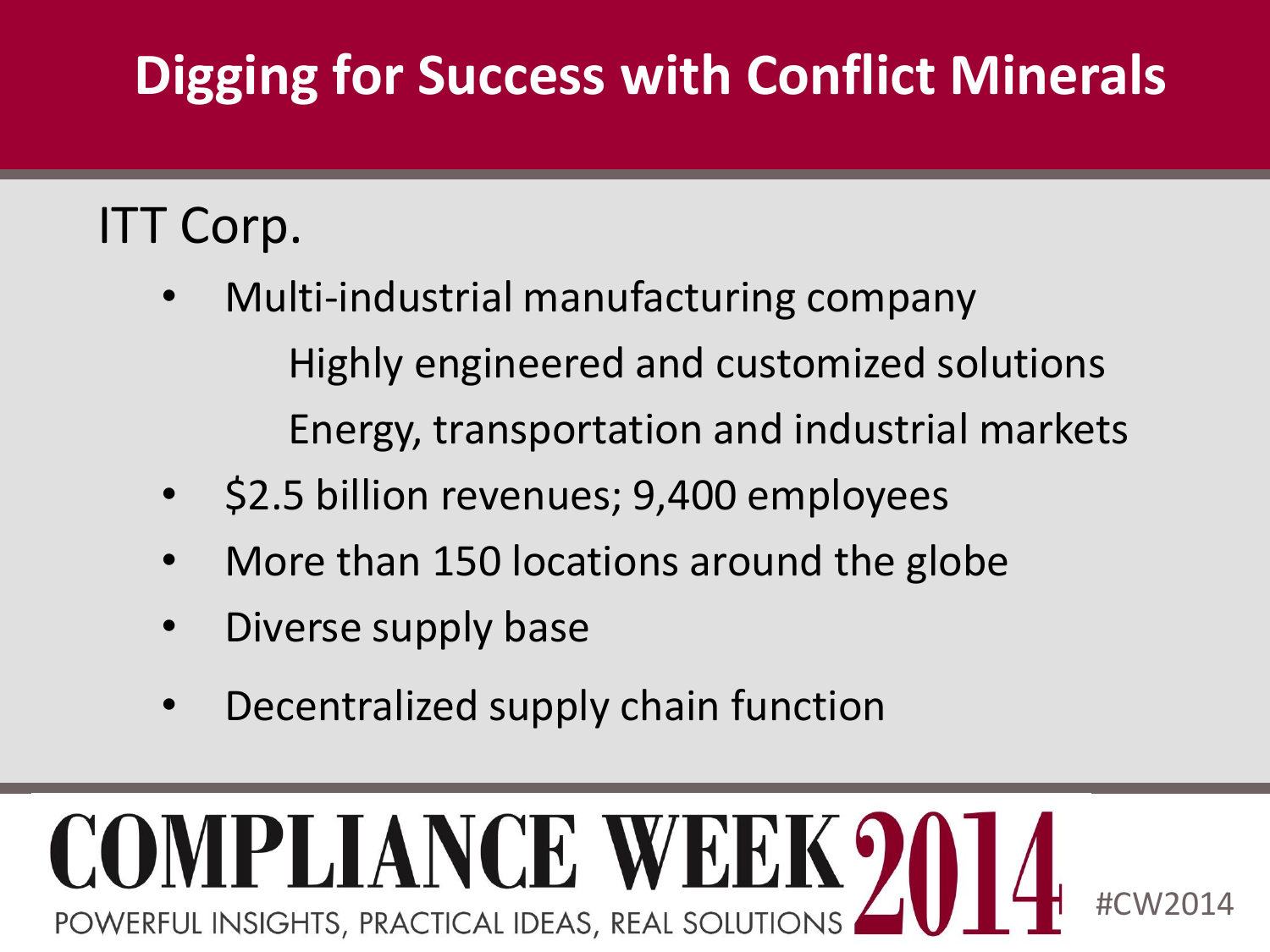#### **ITT Products**



### COMPLIANCE WEEK 20 #CW2014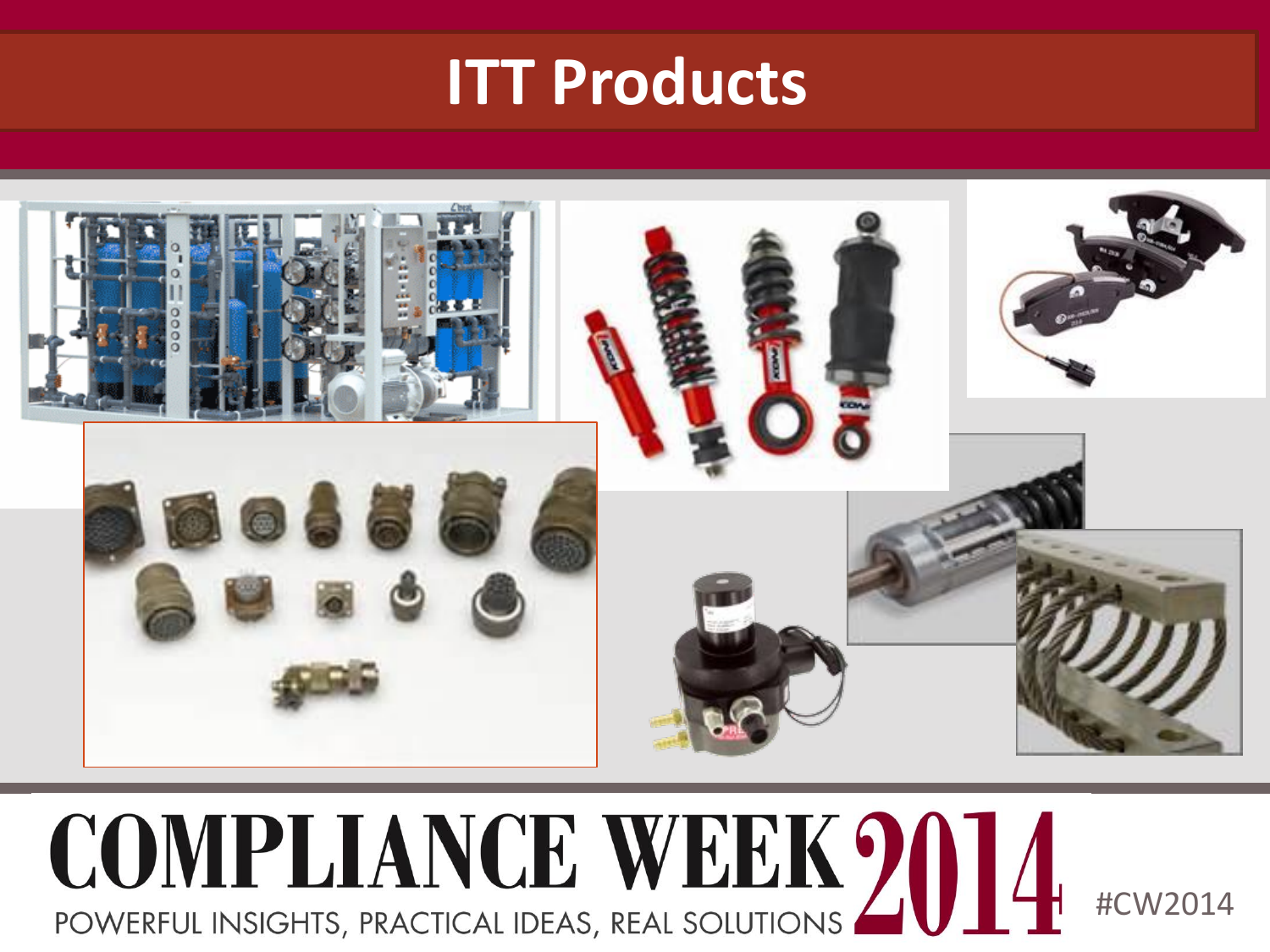# **Digging for Success With Conflict Minerals**

Products People Processes & Tools

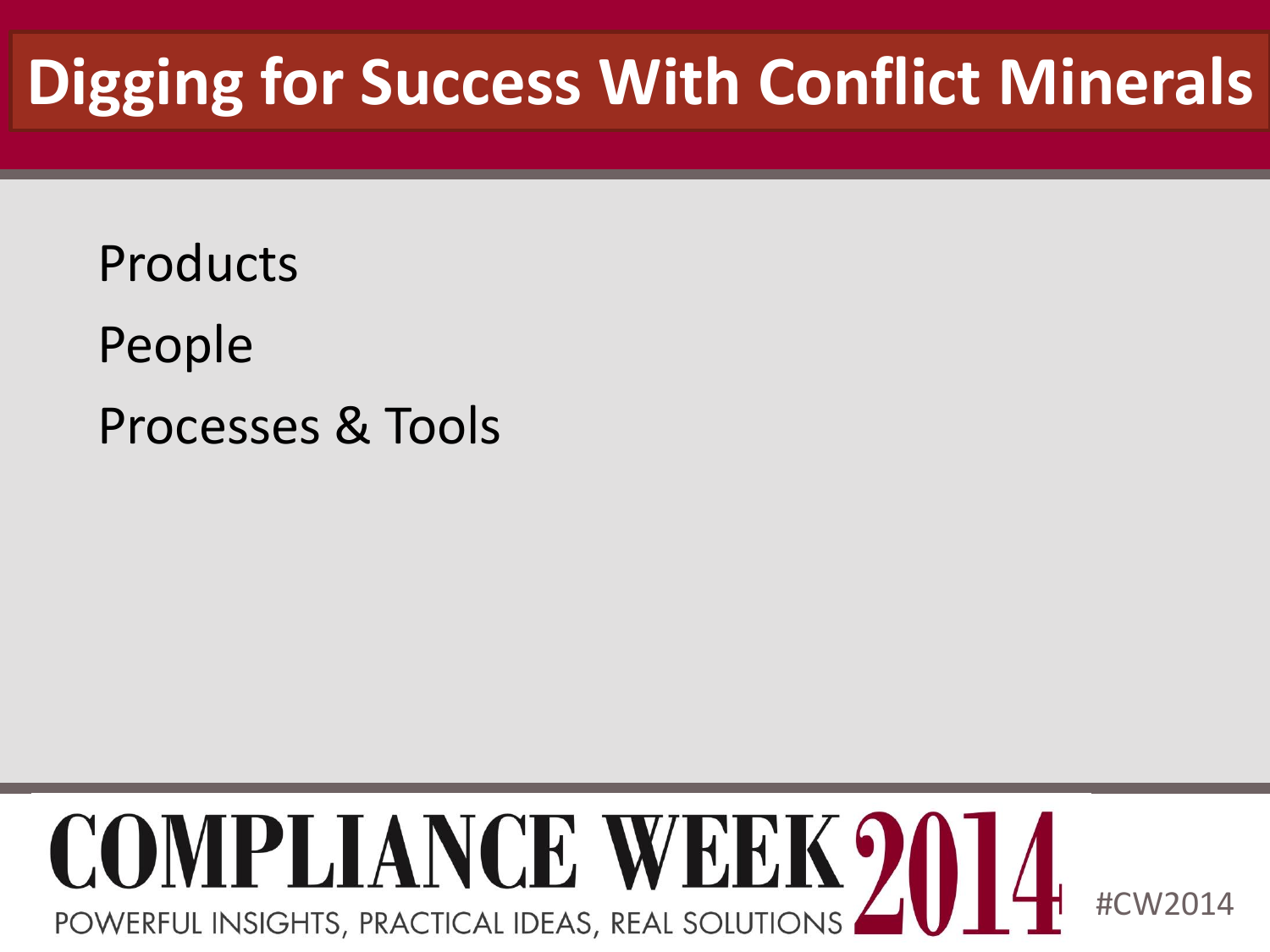# **Timeline: Conflict Minerals – April 2014**

- **April 7** SEC published Frequently Asked Questions 13-21.
- **April 14** United States Court of Appeals for the DC Circuit issued decision The Conflict Minerals disclosure rule violates the First Amendment to the extent that companies are required to report to the SEC and to state on their website that any of their products have 'not been found to be "DRC conflict free".'
- **April 28** Two SEC Commissioners issued statement 'We believe that the entirety of the rule should be stayed, and no further regulatory obligations should be imposed, pending the outcome of this litigation.'
- **April 29** Industry Groups file Motion for Stay with the SEC; SEC Division of Corporation Finance issued statement on the effect of the court's decision: The SEC expects companies to file Conflict Minerals on or before the due date, however, no company is required to describe its products as 'DRC conflict free,' having 'not been found to be "DRC conflict free",' or 'DRC conflict undeterminable.'

#### COMPLIANCE WEEK? #CW2014 POWERFUL INSIGHTS, PRACTICAL IDEAS, REAL SOLUTIONS